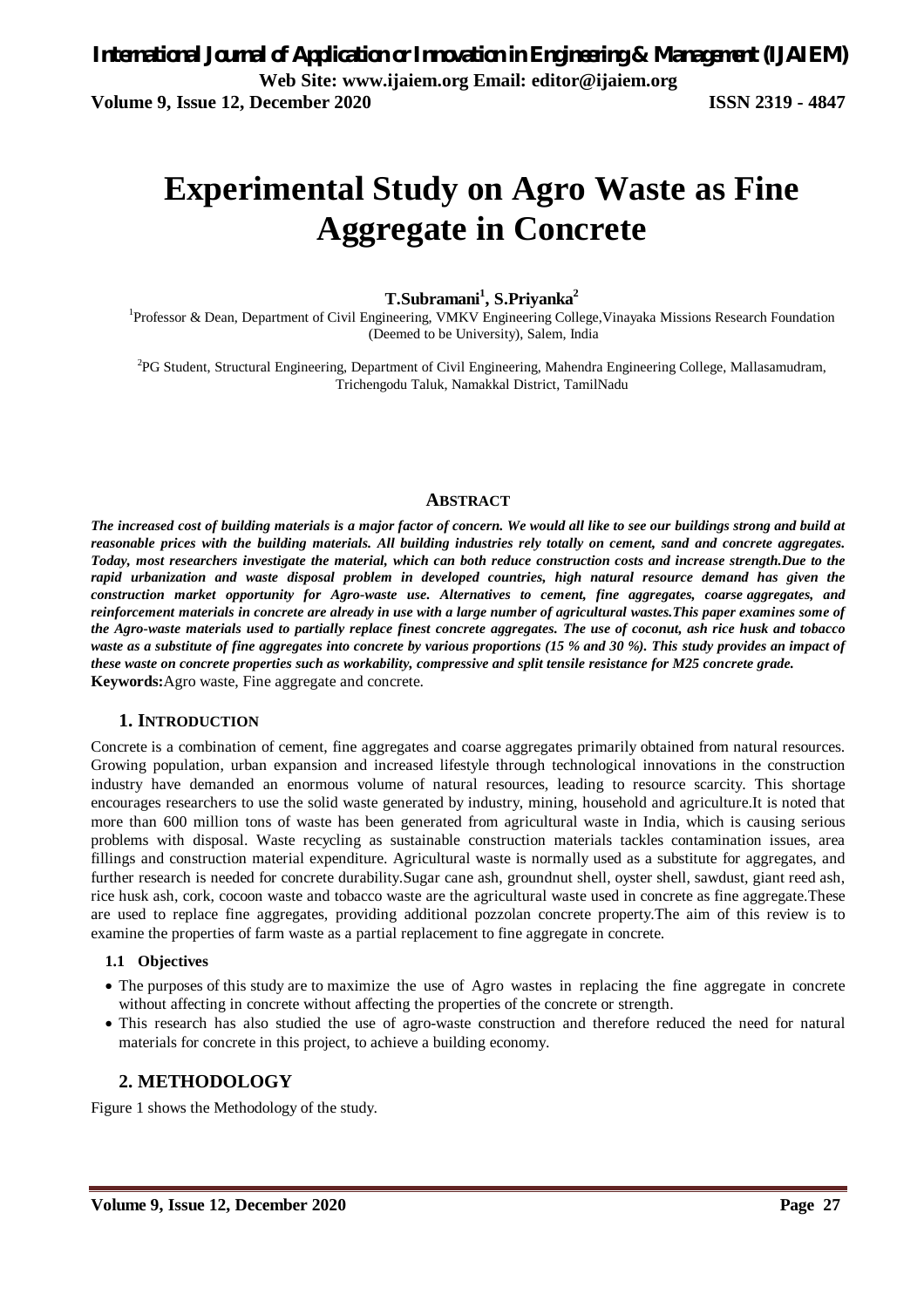# *International Journal of Application or Innovation in Engineering & Management (IJAIEM)*

**Web Site: www.ijaiem.org Email: editor@ijaiem.org**

**Volume 9, Issue 12, December 2020 ISSN 2319 - 4847**



**Figure 1** Methodology

## **3. MATERIAL COLLECTION AND ITS PROPERTIES**

#### **3.1 Cement**

The most common type of binder used in concrete production is Ordinary Portland cement, which means that OPC 53 Grade conforms with Indian Standard IS 12269:1987 used as binder.

#### **3.2 Fine Aggregate**

River sand was used as a fine aggregation according to grading zone III according to IS 383:1970, throughout the investigation. The sand has been air-dried and sieved before mixing to remove any foreign particles.

#### **3.3 Coarse Aggregate**

The material whose particles are of size are held on IS strainer of size 4.75 mm is named as coarse aggregate which conforms to IS: 383-1970 20 mm size coarse aggregate is used in here.

#### **3.4 Coconut Waste**

Fine powdered coconut shell is used as a fine aggregate in concrete. The coconut shells are produced from a local coconut field. They are dried up by sun for 1 month and then manually crushed. A machine crushed the coconut shells. Next, until a fine powder was obtained the coconut shells were grounded. The size of the coconut shells used was approximately identical to those of rough aggregates measuring 20 mm.

#### **3.4.1 Properties of Coconut Shell Powder**

A local coconut miller produced the coconut shell in the form of powder. It's a light brown with 0.7gcm-3 bulk density. The coconut shells are also 2 mm thick to 8 mm thick and about 1.60 g / cm3 density. Earlier studies have also shown a complex structure for the powdered coconut shell. Figure 2 shows the coconut shell powder.



**Figure 2**Coconut shell powder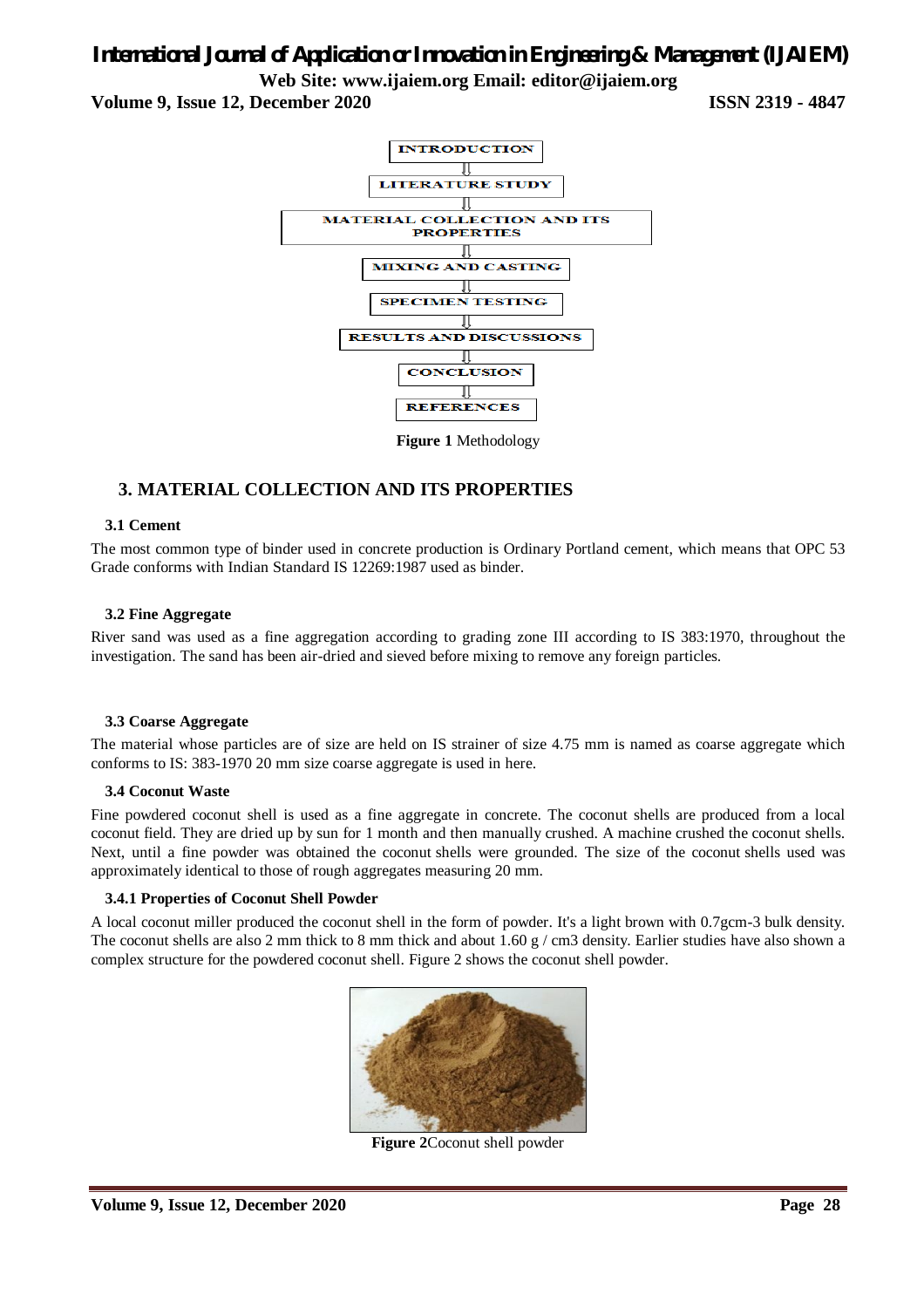# *International Journal of Application or Innovation in Engineering & Management (IJAIEM)* **Web Site: www.ijaiem.org Email: editor@ijaiem.org Volume 9, Issue 12, December 2020 ISSN 2319 - 4847**

#### **3.5 Rice Husk Ash**

Rice Husk, a by-product of the processing of rice, is produced in large quantities worldwide every year. The husk is used as a furnace in the rice mills, which are turned into rice husk ash (RHA) in the firing process.Due to its very high silica content, RHA can be used as a partial substitute for finest concrete aggregates.

#### **3.5.1 Properties Of RHA**

RHA consists principally of silicon, iron and aluminium oxides with a small calcium oxide and magnesium oxide. The chemical composition of rice husk depends upon the temperature of the burning and the heating duration. Due to the high content of silicon, aluminium and iron RHA have good pozzolanic properties. Figure 3 shows the rice hush ask.



**Figure 3** Rice Husk Ash

#### **3.5.1.1 Physical Properties Of RHA**

The specific gravity of RHA is  $2 - 2.3$  g/cm<sup>3</sup>, initial setting time is  $190 - 200$  minutes, final setting time is  $260 - 265$ minutes. Table 1 shows the chemical composition of Rice hush ash.

| Components                   | Mass %     |
|------------------------------|------------|
| Silica as SiO <sub>2</sub>   | 86.91      |
| Calcium as CaO               | 1.04       |
| Potassium as k2O             | 3.16       |
| Iron as Fe2O3                | 0.87       |
| Sodium as Na2O               | 0.69       |
| Aluminium as Al2O3           | 0.5        |
| Magnesium as MgO             | 0.85       |
| Titanium as TiO <sub>2</sub> | ${}< 0.06$ |

#### Table 1: Chemical composition of Rice Husk Ash (RHA)

#### **3.6 Tobacco Waste**

Tobacco waste is produced in large quantities annually by the cigarette processing industry. Studies have been conducted to evaluate the possibility of using tobacco ash waste in concrete. Properties have been studied with different levels of substitution of tobacco waste ashes. The specific gravity of tobacco waste was found to be 2.68. Figure 4 shows the tobacco dust.



**Figure 4** Tobacco dust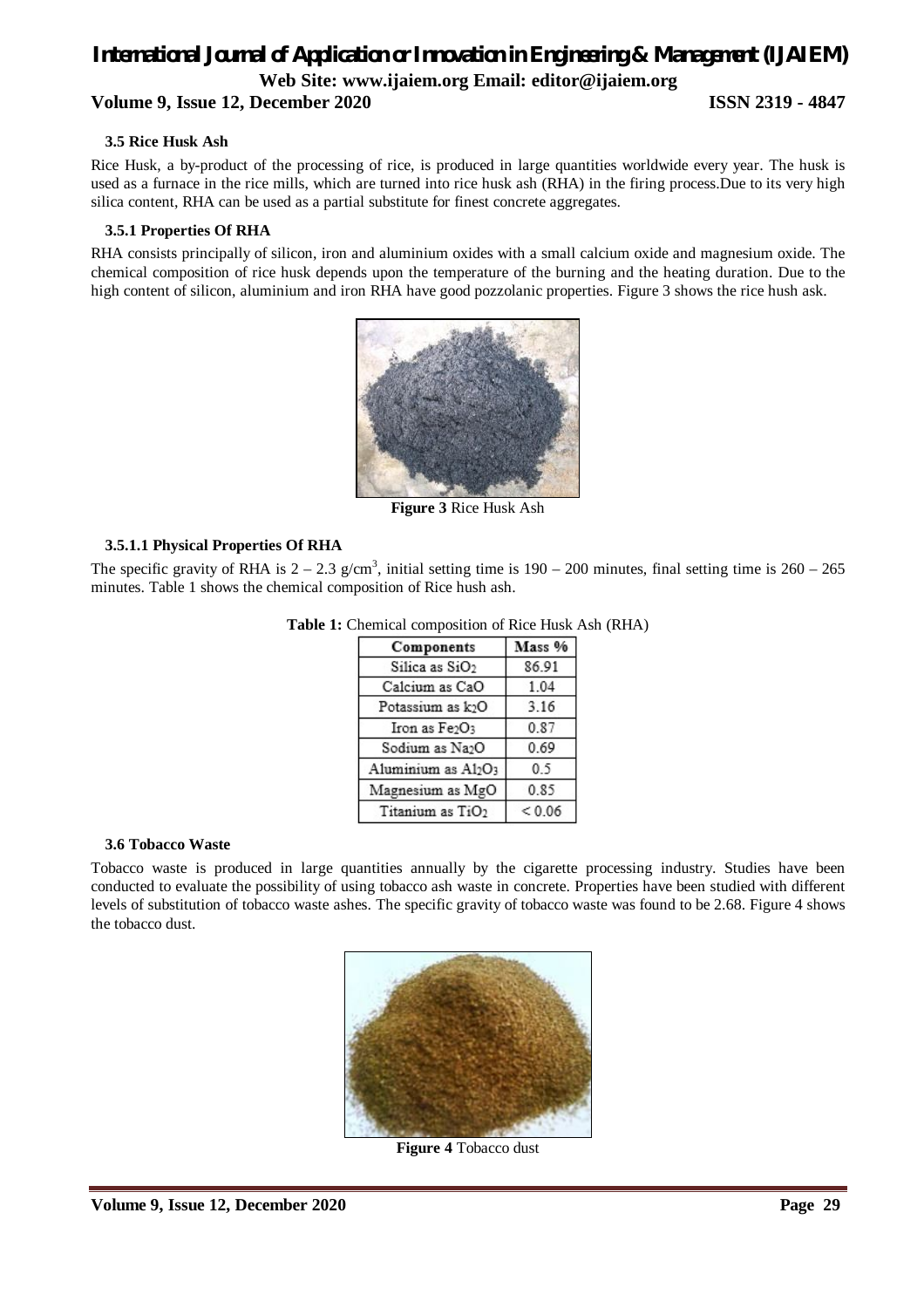#### **Volume 9, Issue 12, December 2020 ISSN 2319 - 4847**

#### **3.7 Water**

Quality of water is important because impurities can adversely affect the strength of the concrete. Water used for concrete production and treatment. It must be fairly safe and free of harmful compounds, such as oil, acid, alkaline, salt, sugar, silt and organic matter, as well as other components that harm the concrete. If the water is potable, it is considered suitable for the production of concrete. The pH of water shall not exceed 6 for the building construction.

## **4. MIXING AND CASTING**

#### **4.1 Mixing**

Mix design is the process by which the appropriate percentage of cement, fine and coarse aggregate and water is selected to create a concrete with certain working characteristics, strength and durability. The best combination is to balance the economy with the necessary concrete properties. The mixed proportions of concrete were approximated according to the method of absolute volume according to IS 10262:2009 according to the properties of the materials available.In order to partially substitute fine aggregates in concrete, target strength of 25 MPa were attempted by different agro-waste types. Table 2 shows the Mix proportions of agro-waste based concrete.

| <b>Table 2:</b> Mix proportions of agro-waste based concrete |                          |                      |  |
|--------------------------------------------------------------|--------------------------|----------------------|--|
|                                                              | Mix   Type of Agro waste | % of replacement     |  |
|                                                              | $CW + RHA + TW$          | 5 % each (Total 15%) |  |
| $\mathcal{I}$                                                | $CW + RHA + TW$          | 10% each (Total 30%) |  |

Note: CW – Coconut Waste; RHA – Rice Husk Ash; TW – Tobacco Waste

#### **4.2 Casting**

With the different agro-waste concrete mixes the cube and cylinders were prepared. a) typical compression strength cubes of 150 x 150 x 150 mm. b) Standard cylinders for cylindrical tensile split strength of 150 mm diameter, 300 mm height.At casting cubes, the slumps were assessed. After 24 hours, the cube and cylinders are removed and cured over 7, 14 and 28 days.

#### **5. TESTING OF SPECIMENS**

#### **5.1 Slump Cone Test**

The Concrete Slump or Slump Cone Test is used to determine whether a concrete mixture produced in the lab or construction site is feasible or consistent during the work. Batch slump tests are performed to monitor uniform batch quality during construction.The slump test is the simplest practical and cost-effective test and results are immediate. The concrete slump value is generally used for determining operational capacity, but different factors like material properties, mixing procedures, dosage, mixtures, etc. often influence the specific slump value.

#### **5.2 Compression Strength Test**

The compressive strength is the ability of the material or structure to carry the loads on its surface without cracking or bending.A compressed material appears to lower the scale, while scale elongates in stress. The test is conducted on a Universal Test Machine or compressive test machine using 150 mm concrete cubes.

#### **5.3 Split Tensile Strength Test**

One of the most important properties for concrete is the 'tensile strength,' which makes concrete sensitive to tensile cracks due to structural loads. Concrete tensile strength is significantly weaker than compressive strength (that is why it uses steel to bear the tension forces). The tensile strength of concrete has been estimated to be around 10% of the compressive strength.Indirect methods are used to assess the tensile strength, due to the complexity of the direct test. Noting that the obtained values from these methods are higher than those obtained from the uniaxial tensile test.

### **6. TEST RESULTS AND DISCUSSIONS**

#### **6.1 Compression Strength Test**

The Table 3 shows the compression strength test results of conventional and agro wastebased concrete. Mix  $-1$  shows higher strength than the conventional and  $mix - 2$  concrete.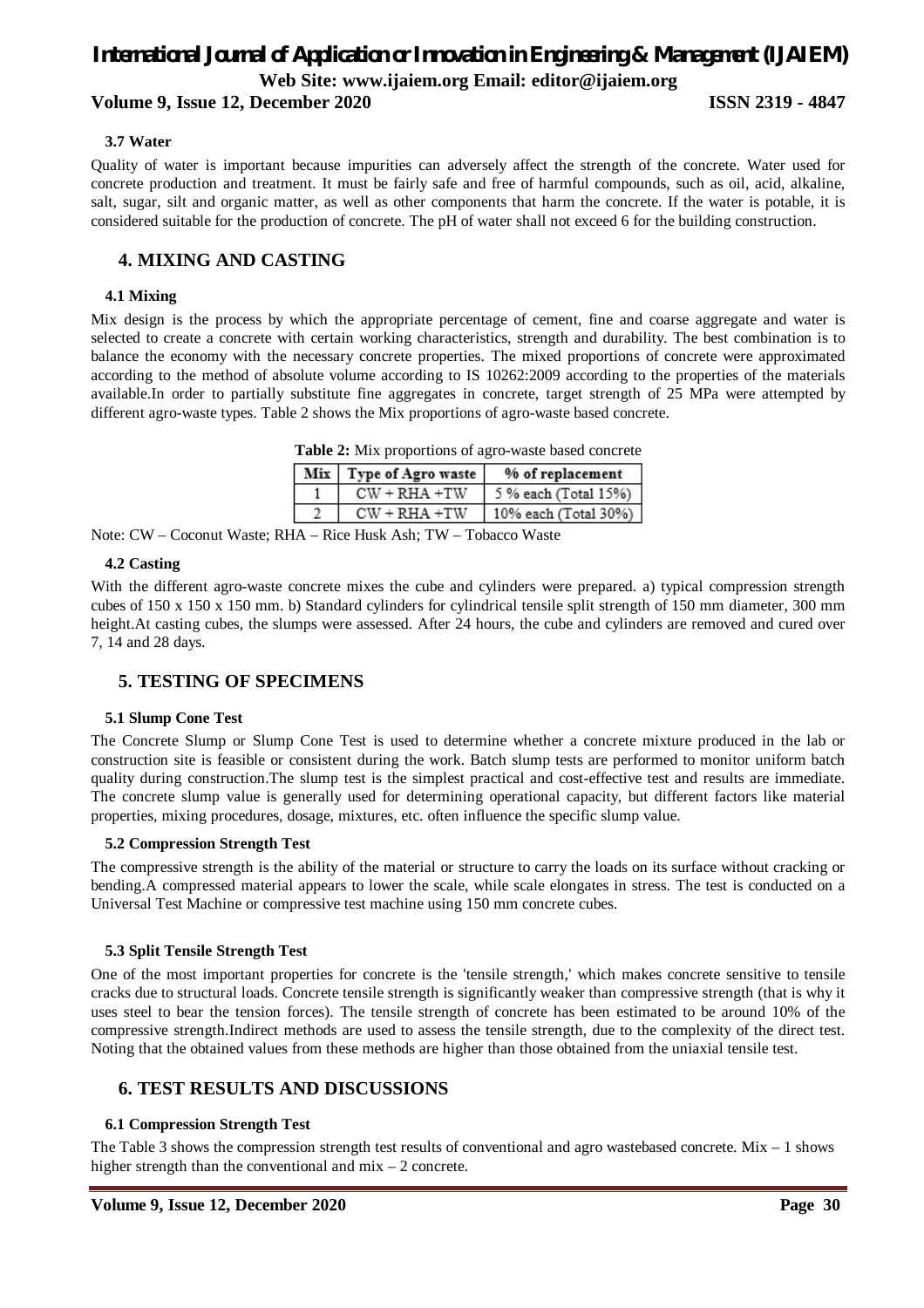| ISSN 2319 - 4847 |  |  |  |
|------------------|--|--|--|
|------------------|--|--|--|

| S. No                   | Mix                  | 7 days | 14 days | 28 days |
|-------------------------|----------------------|--------|---------|---------|
| 1                       | cc<br>Average        | 16.5   | 23.1    | 26.1    |
|                         |                      | 16.8   | 23.5    | 25.8    |
|                         |                      | 16.3   | 23.3    | 25.3    |
|                         |                      | 16.5   | 23.3    | 25.7    |
| $\mathbf{2}$            | $Mix - 1$<br>Average | 17.2   | 24.3    | 26.5    |
|                         |                      | 17.5   | 24.9    | 26.8    |
|                         |                      | 18.0   | 24.6    | 26.4    |
|                         |                      | 17.5   | 24.6    | 26.5    |
| $\overline{\mathbf{3}}$ | $Mix - 2$            | 15.2   | 22.5    | 24.1    |
|                         |                      | 15.5   | 22.8    | 24.8    |
|                         |                      | 16.0   | 22.0    | 24.6    |
| Average                 |                      | 15.5   | 22.4    | 24.5    |

**Table 3:** Compression strength test results

Figure 5 shows the compression strength results of the designated concrete mix.



**Figure 5**Compression strength test

#### **6.2 Split Tensile Strength Test**

Table 4 shows the compression strength test results of conventional and agro waste-based concrete. Mix – 1 shows higher strength than the conventional and mix – 2 concrete.

| S. No | Mix       | 7 days | 14 days | 28 days |
|-------|-----------|--------|---------|---------|
| 1     | cc        | 1.65   | 2.31    | 2.64    |
|       |           | 1.63   | 2.38    | 2.54    |
|       |           | 1.61   | 2.35    | 2.61    |
|       | Average   | 1.63   | 2.34    | 2.59    |
| 2     | $Mix - 1$ | 1.76   | 2.51    | 2.63    |
|       |           | 1.74   | 2.43    | 2.65    |
|       |           | 1.82   | 2.45    | 2.68    |
|       | Average   | 1.77   | 1.79    | 2.65    |
| 3     | $Mix - 2$ | 1.55   | 2.21    | 2.43    |
|       |           | 1.51   | 2.25    | 2.51    |
|       |           | 1.50   | 2.20    | 2.48    |
|       | Average   | 1.52   | 2.22    | 2.47    |

**Table 4:** Split tensile strength test results

Figure 6 shows the chart ofSplit tensile strength test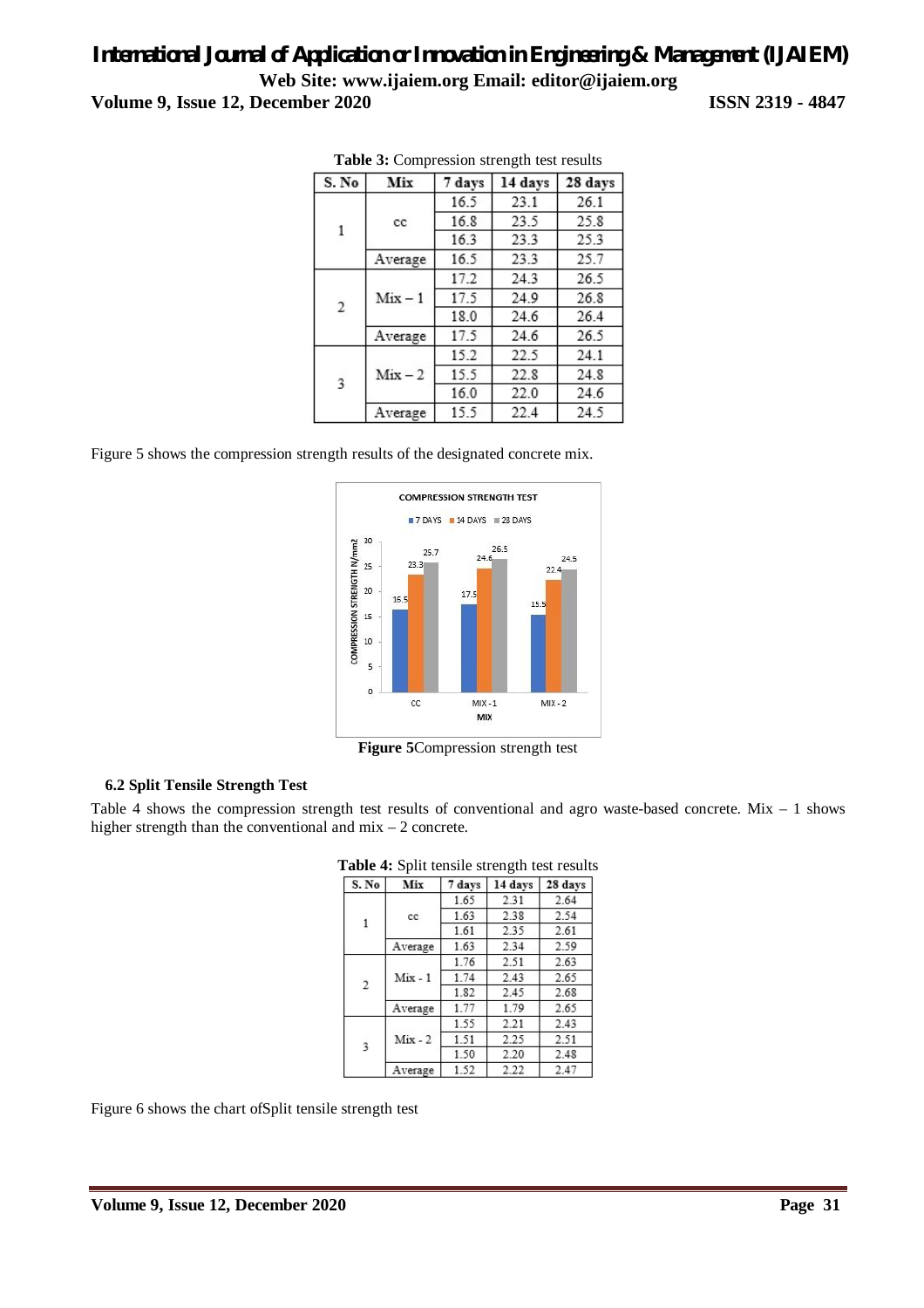# *International Journal of Application or Innovation in Engineering & Management (IJAIEM)* **Web Site: www.ijaiem.org Email: editor@ijaiem.org Volume 9, Issue 12, December 2020 ISSN 2319 - 4847**



**Figure 6** Split tensile strength test

#### **6.3 Slump Cone Test**

Table 5 shows the slump cone test results.

| Table 5: Slump cone test results |           |                                      |  |
|----------------------------------|-----------|--------------------------------------|--|
| S. No                            | MIX       | <b>SLUMP</b><br><b>VALUE</b><br>(mm) |  |
|                                  | cc        |                                      |  |
|                                  | $Mix - 1$ |                                      |  |
|                                  | $Mix - 2$ |                                      |  |

**Figure 7 shows the graph of slump cone test.**



**Figure 7** Slump cone test

# **7. CONCLUSION**

The following findings were achieved based on the experimental review.

- The compression and split tensile strength of concrete shows better results for 15 % partial replacement of agro wastes as fine aggregates(Mix–1), compared to conventional concrete. If we increase the percentage of agro wastes, it is seen that the strength is decreased.
- Hence, the optimum percentage of agro wastes that can be used to produce concrete to obtain better strength is 15% (Mix - 1)
- Slump values also affects reasonably for different mixes in workability point of view.

### **References**

[1] T.Subramani., S.Krishnan. S.K.Ganesan., G.Nagarajan "Investigation of Mechanical Properties in Polyester and Phenyl-ester Composites Reinforced With Chicken Feather Fiber" International Journal of Engineering Research and Applications Vol. 4, Issue 12(Version 4), pp.93-104, 2014.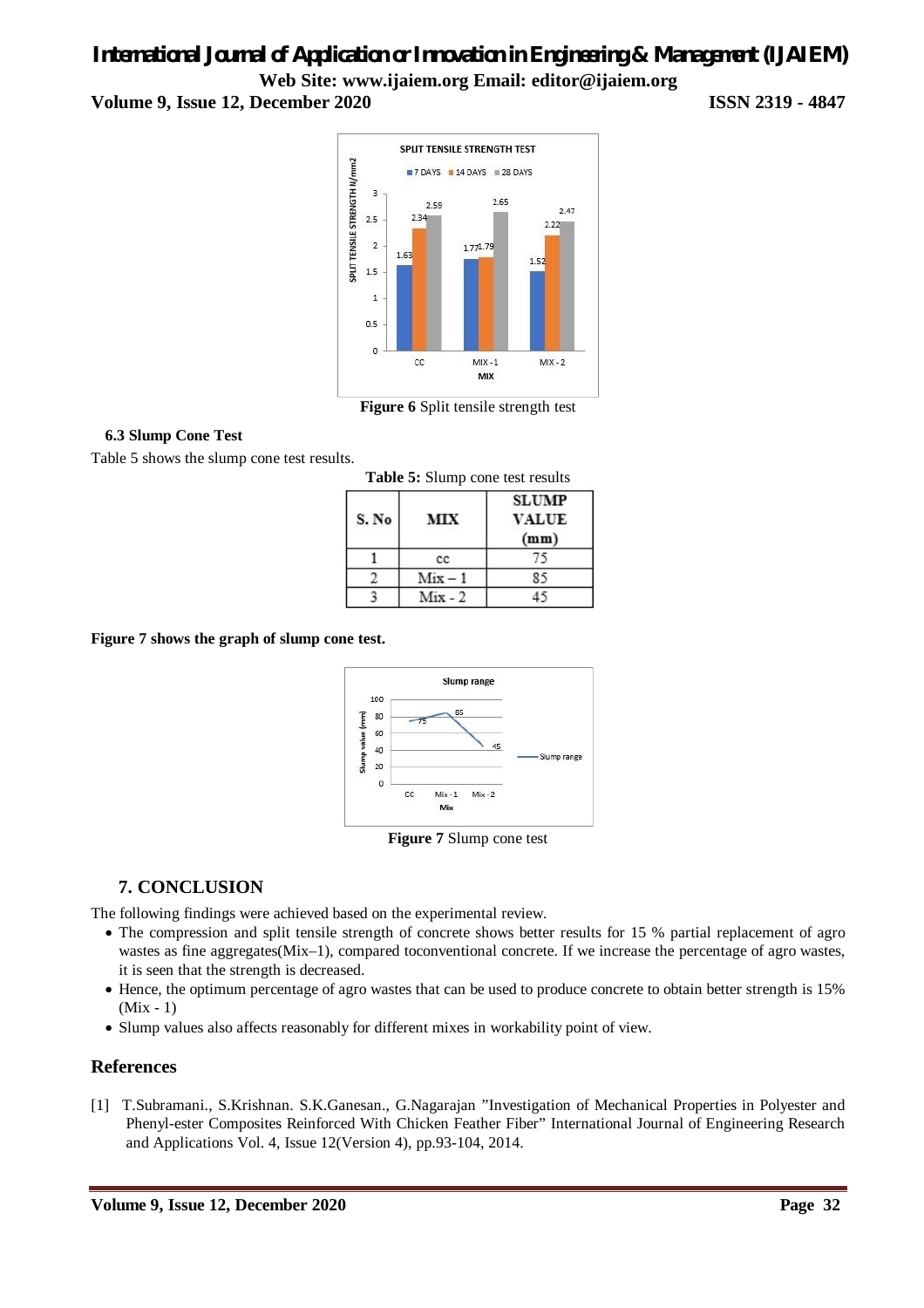#### **Volume 9, Issue 12, December 2020 ISSN 2319 - 4847**

- [2] T.Subramani, J.Jayalakshmi , " Analytical Investigation Of Bonded Glass Fibre Reinforced Polymer Sheets With Reinforced Concrete Beam Using Ansys" , International Journal of Application or Innovation in Engineering & Management (IJAIEM) , Volume 4, Issue 5, pp. 105-112 , 2015
- [3] T.Subramani, D.Latha , " Experimental Study On Recycled Industrial Waste Used In Concrete" , International Journal of Application or Innovation in Engineering & Management (IJAIEM) , Volume 4, Issue 5, pp. 113-122 , 2015
- [4] T.Subramani, V.Angappan , " Experimental Investigation Of Papercrete Concrete" , International Journal of Application or Innovation in Engineering & Management (IJAIEM) , Volume 4, Issue 5, pp. 134-143 , 2015
- [5] T.Subramani, V.K.Pugal , " Experimental Study On Plastic Waste As A Coarse Aggregate For Structural Concrete" , International Journal of Application or Innovation in Engineering & Management (IJAIEM) , Volume 4, Issue 5, pp.144-152 2015
- [6] T.Subramani, B.Suresh , " Experimental Investigation Of Using Ceramic Waste As A Coarse Aggregate Making A Light Weight Concrete " , International Journal of Application or Innovation in Engineering & Management (IJAIEM) , Volume 4, Issue 5, pp. 153-162 , 2015
- [7] T.Subramani, M.Prabhakaran , " Experimental Study On Bagasse Ash In Concrete" , International Journal of Application or Innovation in Engineering & Management (IJAIEM) , Volume 4, Issue 5, pp. 163-172 , 2015
- [8] T.Subramani, A.Mumtaj , " Experimental Investigation Of Partial Replacement Of Sand With Glass Fibre" , International Journal of Application or Innovation in Engineering & Management (IJAIEM) , Volume 4, Issue 5, pp. 254-263 , 2015
- *[9] T.Subramani, S.B.Sankar Ram Experimental Study on Concrete Using Cement With Glass Powder, IOSR Journal of Engineering,Volume 5 , Issue 5, Version 3, pp43-53, 2015*
- [10] T.Subramani, S.Kumaran , " Experimental Investigation Of Using Concrete Waste And Brick Waste As A Coarse Aggregate " , International Journal of Application or Innovation in Engineering & Management (IJAIEM) , Volume 4, Issue 5, pp. 294-303 , 2015
- *[11] T.Subramani, G.Ravi, "Experimental Investigation Of Coarse Aggregate With Steel Slag In Concrete", IOSR Journal of Engineering, Volume 5,Issue 5, Version 3, pp64-73, 2015*
- [12] T.Subramani, K.S.Ramesh , " Experimental Study On Partial Replacement Of Cement With Fly Ash And Complete Replacement Of Sand With M sand" , International Journal of Application or Innovation in Engineering & Management (IJAIEM) , Volume 4, Issue 5 , pp. 313-322 , 2015
- [13] T.Subramani, G.Shanmugam , " Experimental Investigation Of Using Papercrete And Recycled Aggregate As A Coarse Aggregate " , International Journal of Application or Innovation in Engineering & Management (IJAIEM) , Volume 4, Issue 5, pp. 323-332 , May 2015
- [14] T.Subramani, P.Sakthivel , " Experimental Investigation On Flyash Based Geopolymer Bricks" , International Journal of Application or Innovation in Engineering & Management (IJAIEM) , Volume 5, Issue 5, pp. 216-227 , 2016 .
- [15] T.Subramani, R.Siva, "Experimental Study On Flexural And Impact Behavior Of Ferrocement Slabs" International Journal of Application or Innovation in Engineering & Management (IJAIEM), Volume 5, Issue 5, pp. 228-238 , 2016
- [16] T.Subramani, A.Anbuchezian , " Experimental Study Of Palm Oil Fuel Ash As Cement Replacement Of Concrete " , International Journal of Application or Innovation in Engineering & Management (IJAIEM), Volume 6, Issue 3, March 2017 , pp. 001-005 , ISSN 2319 - 4847.
- [17] T.Subramani, A.Anbuchezian , " Experimental Study Of Mineral Admixture Of Self Compacting Concrete " , International Journal of Application or Innovation in Engineering & Management (IJAIEM), Volume 6, Issue 3, March 2017 , pp. 006-010 , ISSN 2319 - 4847.
- [18] T.Subramani, A.Anbuchezian , " Experimental Test On Bitumen With Addition Of 35% Of Plastic Fibre " , International Journal of Application or Innovation in Engineering & Management (IJAIEM), Volume 6, Issue 3, March 2017 , pp. 017-022 , ISSN 2319 - 4847.
- [19] T.Subramani, A.Anbuchezian , " Stabilization Of M30 Concrete Pavement By Partially Replacing Cement By 20% Of Flyash And Sodium Silicate " , International Journal of Application or Innovation in Engineering & Management (IJAIEM), Volume 6, Issue 3, March 2017 , pp. 023-031 , ISSN 2319 - 4847.
- [20] T.Subramani, A.Anbuchezian , " Experimental Investigation On Flexural Behavior Of Folded Ferro Cement Panels " , International Journal of Application or Innovation in Engineering & Management (IJAIEM), Volume 6, Issue 3, March 2017 , pp. 045-049 , ISSN 2319 - 4847.
- [21] T.Subramani, A.Anbuchezian , " Experimental Study On Replacement Of Concrete Material By Water Treatment Plant Waste Sewage " , International Journal of Application or Innovation in Engineering & Management (IJAIEM), Volume 6, Issue 3, March 2017 , pp. 050-057 , ISSN 2319 - 4847.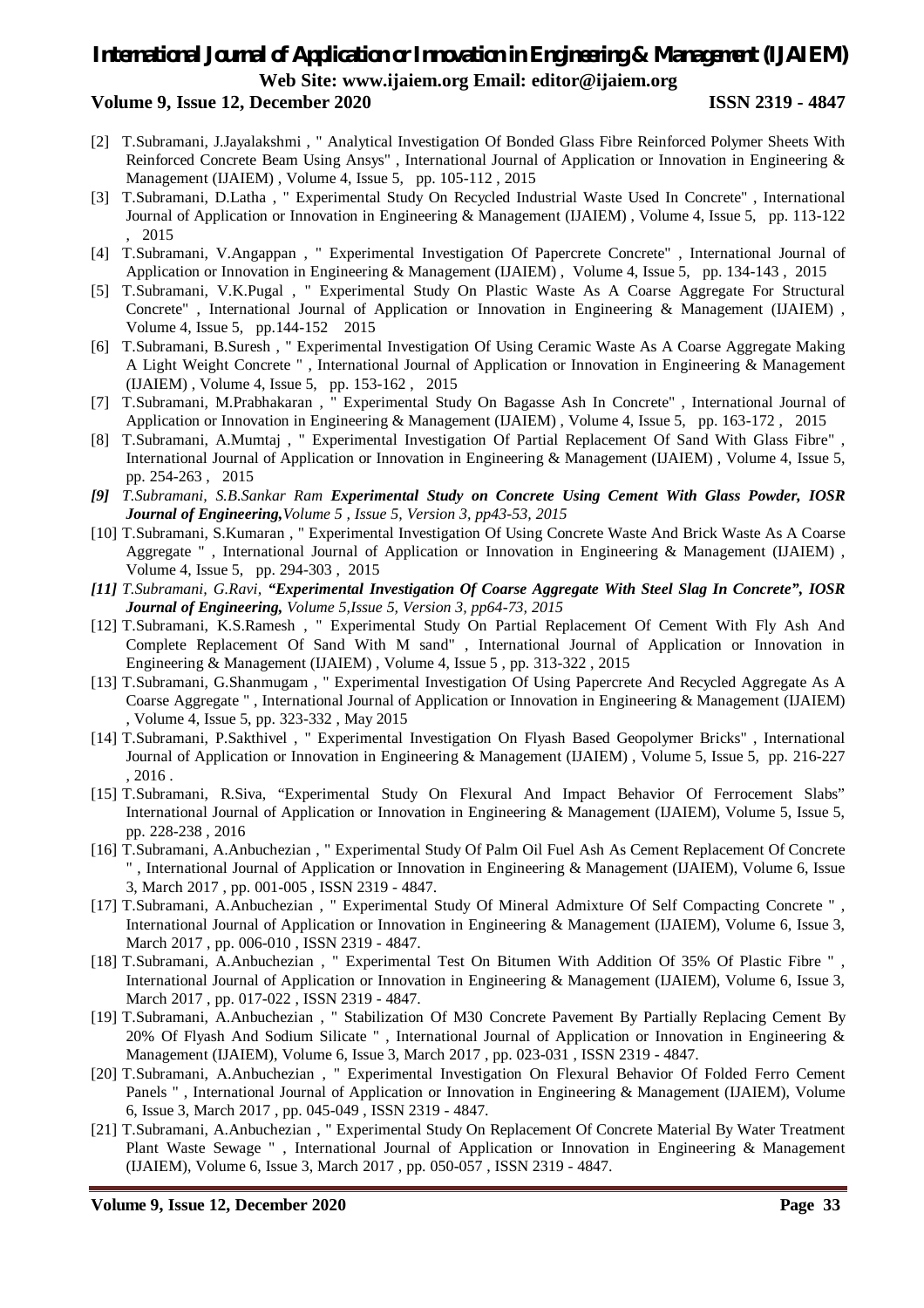#### **Volume 9, Issue 12, December 2020 ISSN 2319 - 4847**

- [22] T.Subramani, A. Fizoor Rahman, " An Experimental Study On The Properties Of Pet Fibre Reinforced Concrete " , International Journal of Application or Innovation in Engineering & Management (IJAIEM), Volume 6, Issue 3, March 2017, pp. 058-066, ISSN 2319 - 4847.
- [23] T.Subramani, M.Meganathan, S.Priyanka , " Experimental Study On Strength Properties Of Diaphanous Concrete With Vermiculite " , International Journal of Application or Innovation in Engineering & Management (IJAIEM), Volume 6, Issue 5, May 2017 , pp. 229-238 , ISSN 2319 - 4847.
- [24] T.Subramani, T.Anandavel, S.Priyanka , " Experimental Investigation Of Waste Plastic Fiber In Reinforced Cement Concrete Using Recycled Coarse Aggregate " , International Journal of Application or Innovation in Engineering & Management (IJAIEM), Volume 6, Issue 5, May 2017 , pp. 239-250 , ISSN 2319 - 4847.
- [25] T.Subramani, S.Priyanka , " Experimental Test On Carbon Nano Powder On The Properties Of Concrete " , International Journal of Application or Innovation in Engineering & Management (IJAIEM), Volume 6, Issue 5, May 2017 , pp. 294-303 , ISSN 2319 - 4847.
- [26] T.Subramani, P.Babu, S.Priyanka , " Strength Study On Fibre Reinforced Concrete Using Palmyra Palm Fibre Using Fem Software " , International Journal of Emerging Trends & Technology in Computer Science (IJETTCS), Volume 6, Issue 3, May - June 2017 , pp. 198-207 , ISSN 2278-6856.
- [27] T.Subramani, G.Unni Krishnan, R.Arumugam, A.Godwyn Michael Cornelies, H.Gopu , " Experimental Study Of Quarry Sand And Rice Husk Replacing In Concrete " , International Journal of Application or Innovation in Engineering & Management (IJAIEM), Volume 6, Issue 5, May 2017 , pp. 312-319 , ISSN 2319 - 4847.
- [28] T.Subramani, R.Sengottaiyan, K.Roop Kumar, V.Arun Kumar , S.S.Shanjay Sundara Sood , " An Expremental Investigation On Mineral Admixture For High Perfomence Of Concrete " , International Journal of Application or Innovation in Engineering & Management (IJAIEM), Volume 6, Issue 5, May 2017 , pp. 320-326 , ISSN 2319 - 4847.
- [29] T.Subramani, M.Senthilkumar, V.Ashok Kumar, Pawan Kumar Singh, R.Silambarasan , " Experimental Study On M-Sand With Addition Of Sugar As Admixture In Concrete " , International Journal of Emerging Trends & Technology in Computer Science (IJETTCS), Volume 7, Issue 2, March - April 2018 , pp. 100-107 , ISSN 2278- 6856.
- [30] T.Subramani, A.Fizoor Rahman, K.M.Mohamed Irfan, G.Ramajayam, Shubram Mohan , " Experimental Study Of Applying Translucent Concrete In Green House Building Concrete Using M-Sand " , International Journal of Emerging Trends & Technology in Computer Science (IJETTCS), Volume 7, Issue 2, March - April 2018 , pp. 116-125 , ISSN 2278-6856.
- [31] T.Subramani, M.Senthilkumar, G.Gopinathan, A.S.Kabil, R.Naveen Kumar , " Experimental Study On Pervious Concrete Using Different Size Of Coarse Aggregate " , International Journal of Emerging Trends & Technology in Computer Science (IJETTCS), Volume 7, Issue 2, March - April 2018 , pp. 126-133 , ISSN 2278-6856.
- [32] T.Subramani, S.Sekar, Kuriakose saji, Syam gopalakrishnan, A.Arul prakash , " Experimental Study On Pollution Control Concrete " , International Journal of Emerging Trends & Technology in Computer Science (IJETTCS), Volume 7, Issue 2, March - April 2018 , pp. 149-157 , ISSN 2278-6856.
- [33] T.Subramani, N.Liyamin Ahad, Eldhose Jolly, Manuel Cheriyan, S.Priyanka , " Experimental Study On Mechanical Behavior Of Roof Panel Using Steel Fibre With Alkaline Solution " , International Journal of Emerging Trends & Technology in Computer Science (IJETTCS), Volume 7, Issue 2, March - April 2018 , pp. 169-176 , ISSN 2278-6856.
- [34] T.Subramani, S.Gunalan, Hari Prasath, K.Vasantha Sethupathi , S.Priyanka , " Experimental Investigation Of Concrete Using Peengan Waste " , International Journal of Emerging Trends & Technology in Computer Science (IJETTCS), Volume 7, Issue 2, March - April 2018 , pp. 208-215 , ISSN 2278-6856.
- [35] T.Subramani, V. Karthick, A. Mohammed Asif, Mohammed Salman, S.Priyanka , " Experimental Study on Hybrid Fiber Concrete With Banana And Sugarcane Fiber " , International Journal of Application or Innovation in Engineering & Management (IJAIEM), Volume 8, Issue 3, March 2019 , pp. 200-209 , ISSN 2319 - 4847
- [36] T.Subramani, Akshay Vijayan, P.Mohammed Fayas, Jestin Thomas, S.Priyanka , " Experimental Study on Flyash and Lime With Gypsum in Concrete " , International Journal of Application or Innovation in Engineering & Management (IJAIEM), Volume 8, Issue 3, March 2019 , pp. 257-268 , ISSN 2319 - 4847.
- [37] T.Subramani, J.Karthick Rajan, F.Mohamed Ibrahim, K.Mano Vikaram, P.M.Rajesh , " Experimental Study on Hybrid Fiber Concrete (Polypropylene Fiber with Basalt Fiber) " , International Journal of Application or Innovation in Engineering & Management (IJAIEM), Volume 8, Issue 3, March 2019 , pp. 269-278 , ISSN 2319 - 4847.
- [38] T.Subramani, Febin Skaria Jacob, Limil Antoney, Rahul Pillai Suresh, S.Priyanka , " Experimental Study On Concrete With Plastic Waste And Master Gelinium " , International Journal of Application or Innovation in Engineering & Management (IJAIEM), Volume 8, Issue 3, March 2019 , pp. 288-296 , ISSN 2319 – 4847